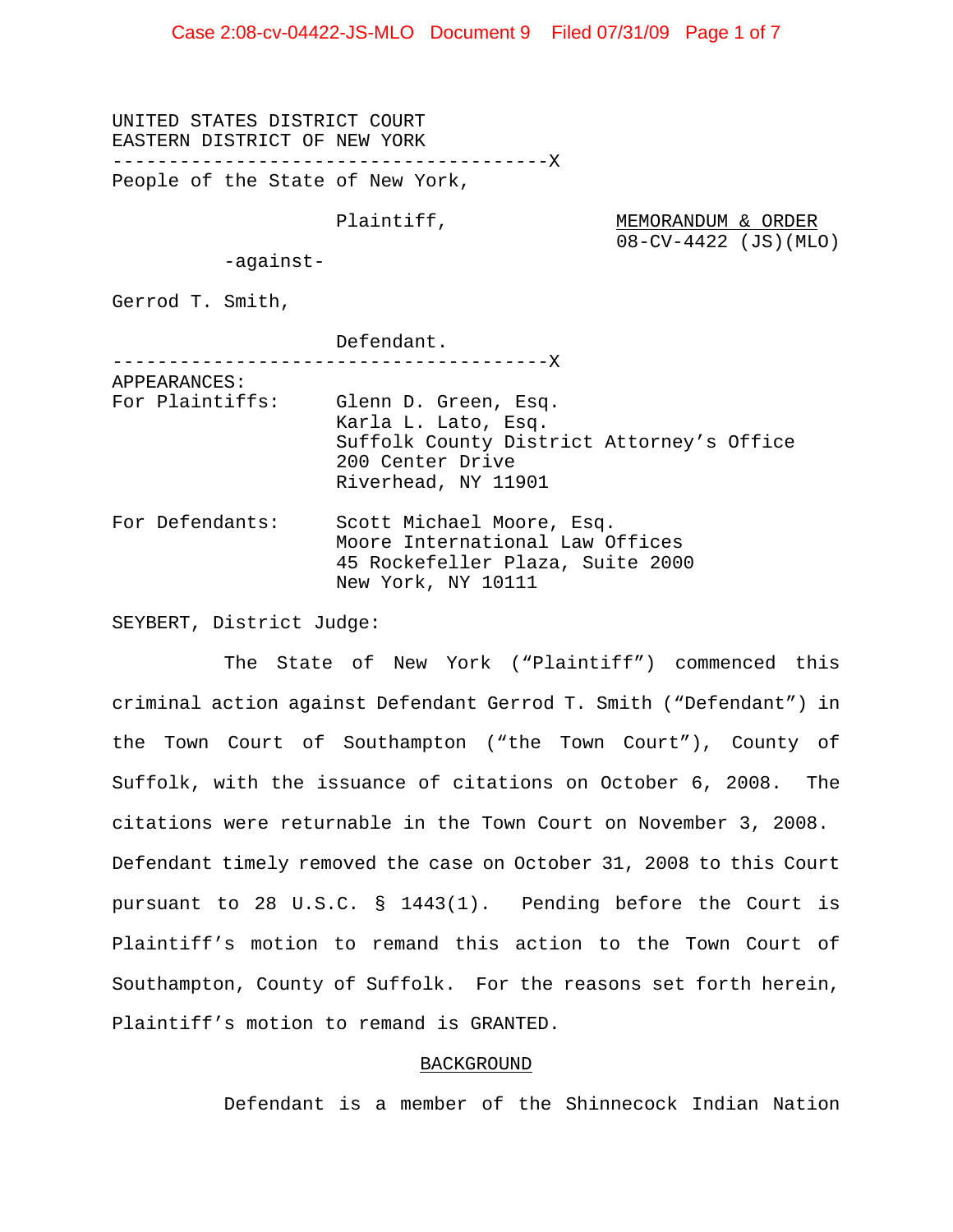## Case 2:08-cv-04422-JS-MLO Document 9 Filed 07/31/09 Page 2 of 7

("Shinnecock") and resides on the Shinnecock Indian Nation Reservation ("Reservation") in Southampton, New York. (Notice of Removal [hereinafter "Notice"] ¶ 1.) On October 6, 2008, Police Officer Brian Farrish ("Farrish") of the New York State Department of Environmental Quality boarded Defendant's vessel, which was located at the entrance to Heady Creek in Shinnecock Bay.  $(Id.)$ Farrish searched the vessel and seized out-of-season and undersized fish that were in violation of New York state fishing regulations. See 6 N.Y. A.D.C.  $40.1(b)(1)(i)$ , (ii); (Notice ¶ 3.) Farrish issued Defendant three citations for illegal possession of eighteen out-of-season summer flounder, sixteen out-of-season porgy, and two undersized blackfish. (Notice ¶ 3.)

Defendant alleges that New York State illegally regulates the Shinnecock and therefore Defendant cannot litigate his civil rights in state court. Defendant also claims that Farrish, by force or threat of force, interfered with Defendant in violation of 18 U.S.C. § 245(b)(1)(B).<sup>1</sup> (Notice 5). Within this section, Defendant claims that his protected rights were violated because of (1) Sovereign Immunity; (2) The Fort Albany Treaty of 1664; (3) Wyandanch's Deed; (4) the Contract Clause; (5) the Indian Commerce Clause; (6) Congressional Indian Policy; (7) Federal Trust and; (8)

<sup>&</sup>lt;sup>1</sup> The Court notes that Defendant cites to 18 U.S.C. §  $245(a)(2)(b)(1)(B)$  in his Notice of Removal. However, this section does not exist; the Court assumes, based on the remainder of the Notice of Removal, that Defendant is referring to 18 U.S.C. § 245(b)(1)(B).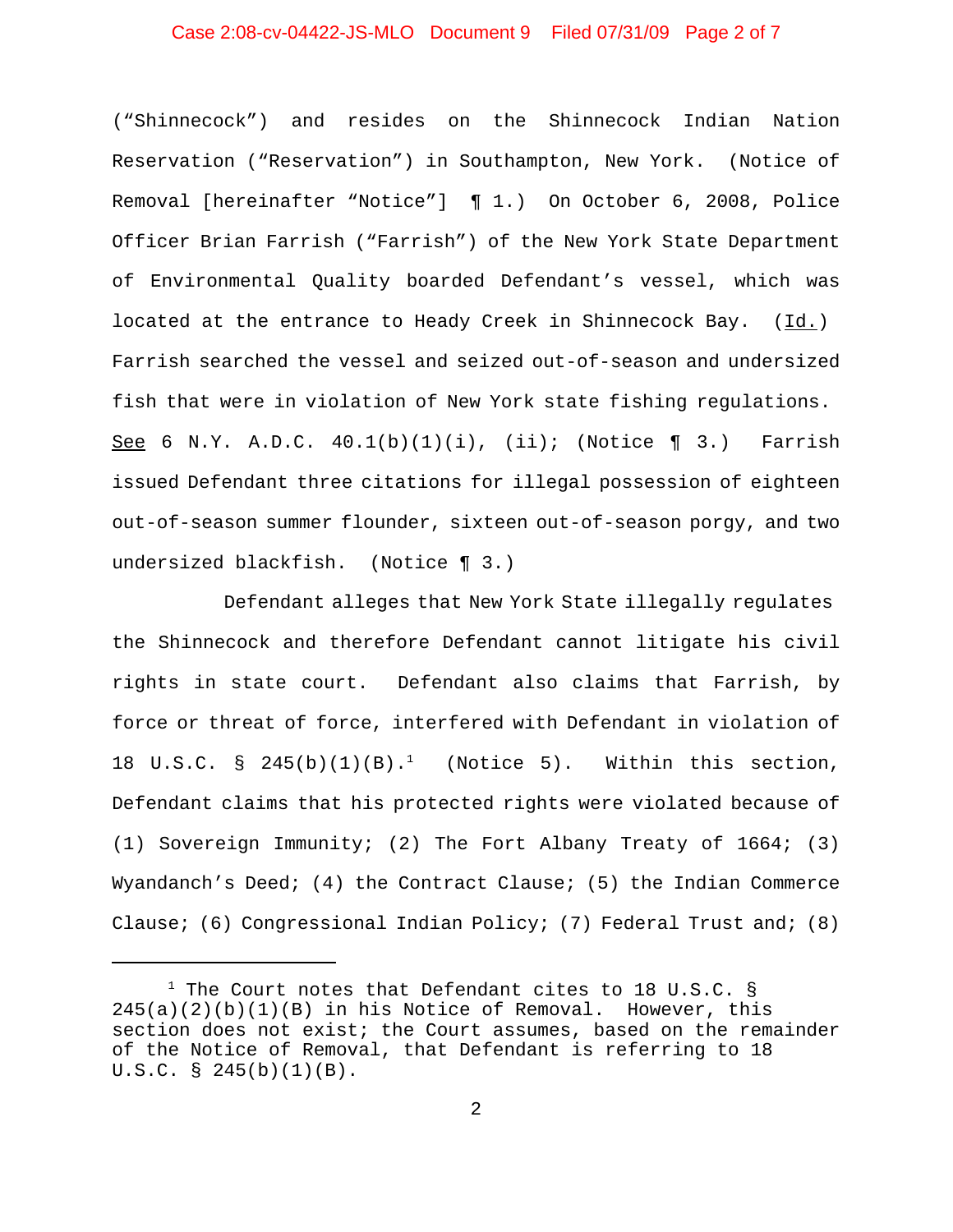## Case 2:08-cv-04422-JS-MLO Document 9 Filed 07/31/09 Page 3 of 7

United Nations' International Convention on the Elimination of All Forms of Racial Discrimination ("CERD"). (Id. at 5a-h).

Plaintiff argues that the case should be remanded to state court because Defendant has not shown that his criminal action is removable under 28 U.S.C. § 1443(1). The Court agrees.

#### DISCUSSION

#### I. Removal of a Criminal Case<sup>2</sup>

A defendant may remove a criminal action from the state court "not later than thirty days after the arraignment in the State court, or at any time before trial, whichever is earlier." 28 U.S.C. §  $1446(c)(1)$ . Upon removal of a criminal matter, the district court is required to "examine the notice promptly" and remand the criminal matter "[i]f it clearly appears on the face of the notice and any exhibits annexed thereto that removal should not be permitted." 28 U.S.C. §  $1446(c)(4)$ . The Court has reviewed Defendant's notice of removal, as well as the various exhibits submitted, and finds that removal was not proper in this matter.

## II. Removal was Improper

Defendant removed this case from the Town Court under 28

<sup>2</sup> Defendant claims that Plaintiff's motion to remand was untimely, relying on 28 U.S.C. § 1447(c). This section states "[a] motion to remand the case on the basis of any defect other than lack of subject matter jurisdiction must be made within 30 days after the filing of the notice of removal under section 1446(a)." 28 U.S.C. § 1447(c) (2006) (emphasis added). Here, the main issue is whether there is a lack of subject matter jurisdiction; therefore, Defendant's argument is unfounded.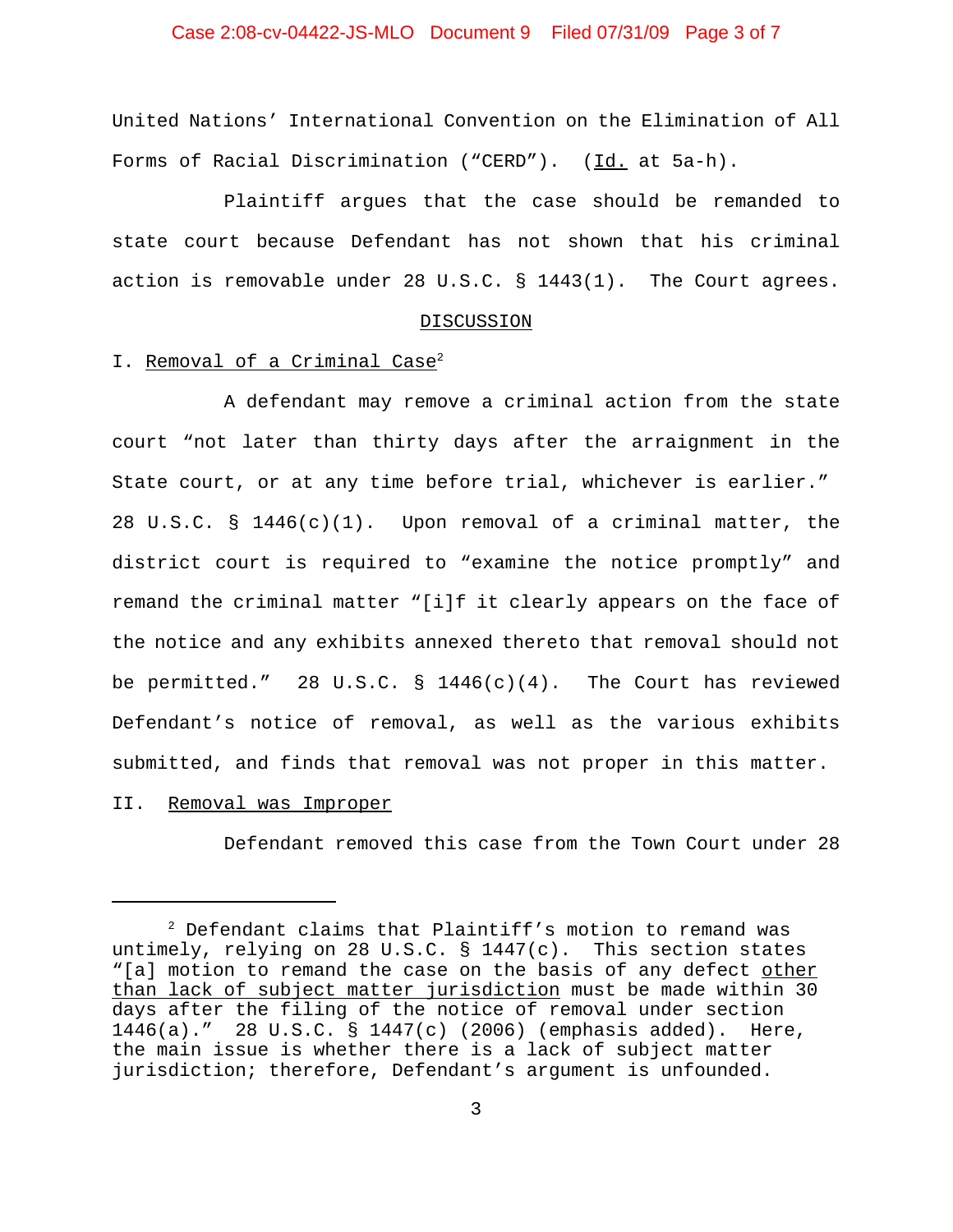# Case 2:08-cv-04422-JS-MLO Document 9 Filed 07/31/09 Page 4 of 7

U.S.C. § 1443(1). Section 1443(1) provides for the removal of criminal prosecutions "[a]gainst any person who is denied or cannot enforce in the courts of such State a right under any law providing for the equal civil rights of citizens of the United States, or of all persons within the jurisdiction thereof." 28 U.S.C § 1443(1) (2006).

"[A] removal petition under 28 U.S.C. § 1443 (1) must satisfy a two-pronged test. First, it must appear that the right allegedly denied the removal petitioner arises under a federal law 'providing for specific civil rights stated in terms of racial equality.'" Johnson v. Mississippi, 421 U.S. 213, 219, 95 S. Ct. 1591, 44 L. Ed. 2d 121 (1975) (quoting Georgia v. Rachel, 384 U.S. 780, 792, 86 S. Ct. 1783, 16 L. Ed. 2d 925 (1966). Next, "it must appear, in accordance with the provisions of  $\S$  1443 (1), that the removal petitioner is 'denied or cannot enforce' the specified federal rights 'in the courts of [the] State.'" Id. Defendant has not satisfied either of the two prongs required for removal under Section 1443.

Defendant first maintains that Plaintiff violated his rights under 18 U.S.C. § 245. However, Defendant has not shown that this section applies to his case, and has not alleged sufficient facts to indicate that Defendant cannot enforce his rights under this statute in the state court.

Title 18 of the United States Code § 245 "is solely a

4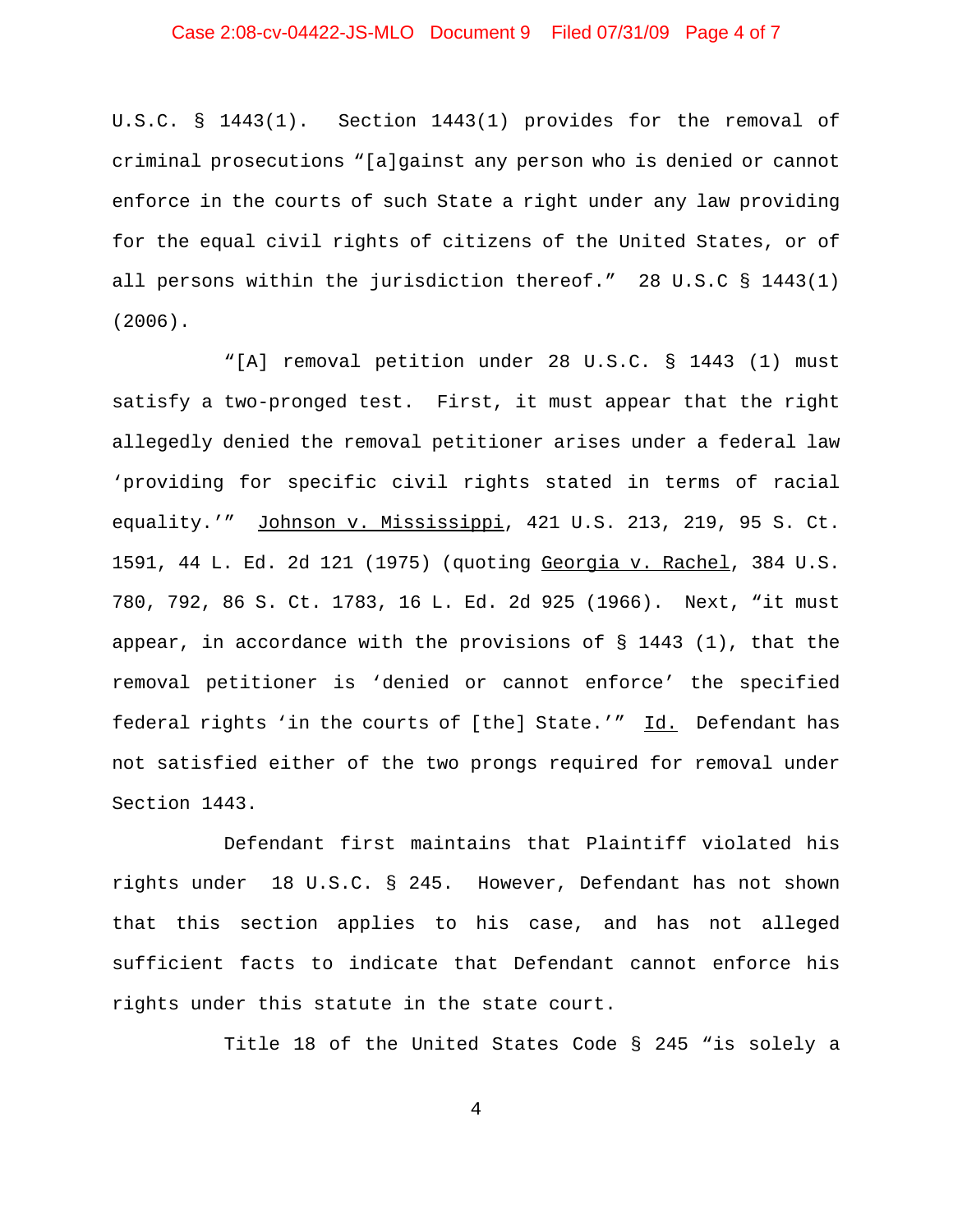# Case 2:08-cv-04422-JS-MLO Document 9 Filed 07/31/09 Page 5 of 7

criminal statute permitting federal prosecution for interference with a long list of activities." People v. Horelick, 424 F.2d 697, 702 (2d Cir. 1970). Subdivision (b) states, "Whoever, whether or not acting under color of law, by force or threat of force willfully injures, intimidates or interferes with, or attempts to injure, intimidate, or interfere with" any person from participating in certain federally-protected activities is subject to criminal penalties. 18 U.S.C. § 245(b). This statute, "relied upon by [Defendant] . . . to show that he will be denied a right in the New York state court cannot be read to prevent state prosecution." Horelick, 424 F.2d at 703. Section 245(b) "is aimed only at intimidation 'by force or threat of force,' and that denotes violent activity, not the ordered functioning of state legal processes, whatever the motivation." Id. Defendant has not shown that Farrish utilized intimidation by force or threat of force to prevent Defendant from engaging in a federally-protected right. Rather, it appears that Farrish merely gave Defendant a summons to appear in court in accordance with state law. Thus, Section 245 is inapplicable here. See Johnson v. Mississippi, 421 U.S. 213, 227, 95 S. Ct. 1591, 44 L. Ed. 2d 121 (""[I]t seems quite evident that a state prosecution, proceeding as it does in a court of law, cannot be characterized as an application of 'force or threat of force' within the meaning of § 245.").

Moreover, Defendant has not shown that he would be

5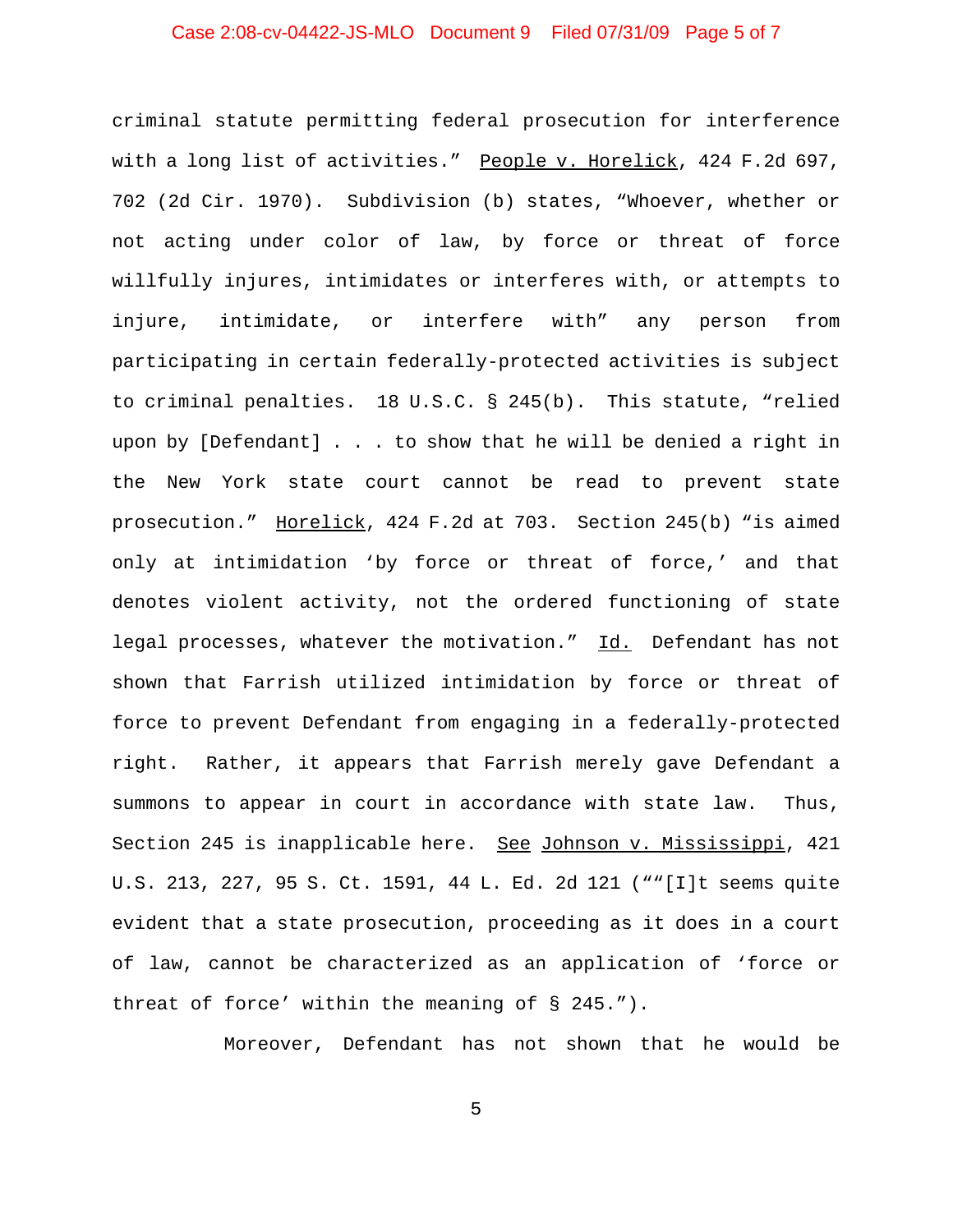# Case 2:08-cv-04422-JS-MLO Document 9 Filed 07/31/09 Page 6 of 7

precluded from proceeding in state court. Removal is available under § 1443 "only if it can be predicted by reference to a law of general application that the defendant will be denied or cannot enforce the specified federal rights in the state courts." Rachel, 384 U.S. at 800; see also Emigrant Savings Bank v. Elam Mgmt. Corp., 668 F.2d 671, 674 (2d Cir. 1982). It is also insufficient for the removing party to have a mere apprehension that he will be denied or unable to enforce his rights in state court. Emigrant Savings Bank, 668 F.2d at 673-74.

Defendant has not shown that he cannot litigate his rights in state court, and the Court has found no independent basis for finding that Defendant cannot argue the alleged deprivation of his federal rights in state court. In fact, the Court of Appeals for the State of New York recently decided a case involving the off-reservation fishing rights of Native Americans, and whether those rights were reserved by treaty and federally protected. See People v. Patterson, 5 N.Y.3d 91, 833 N.E.2d 223 (2005). The defendant in Patterson made similar arguments as Defendant now does, albeit on behalf of a different Indian Nation. There is no indication that Defendant cannot raise his arguments regarding whether the Shinnecocks enjoy federally-protected fishing rights in state court, as the defendant in Patterson did. Thus, removal is inappropriate and the motion to remand is GRANTED.

6